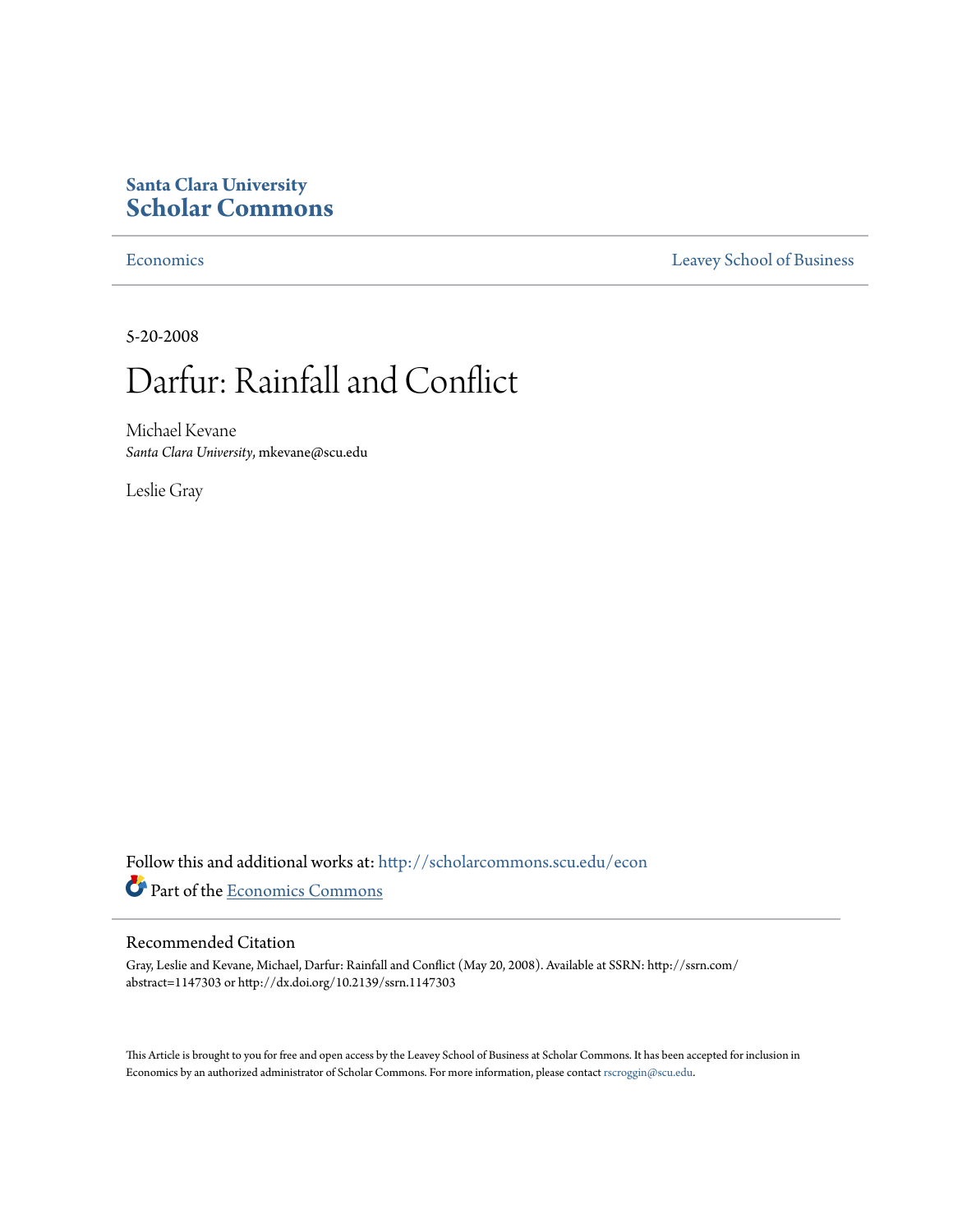

[Home](http://iopscience.iop.org/) [Search](http://iopscience.iop.org/search) [Collections](http://iopscience.iop.org/collections) [Journals](http://iopscience.iop.org/journals) [About](http://iopscience.iop.org/page/aboutioppublishing) [Contact us](http://iopscience.iop.org/contact) [My IOPscience](http://iopscience.iop.org/myiopscience)

Darfur: rainfall and conflict

This article has been downloaded from IOPscience. Please scroll down to see the full text article.

2008 Environ. Res. Lett. 3 034006

(http://iopscience.iop.org/1748-9326/3/3/034006)

View [the table of contents for this issue](http://iopscience.iop.org/1748-9326/3/3), or go to the [journal homepage](http://iopscience.iop.org/1748-9326) for more

Download details: IP Address: 129.210.14.113 The article was downloaded on 20/05/2013 at 22:31

Please note that [terms and conditions apply.](http://iopscience.iop.org/page/terms)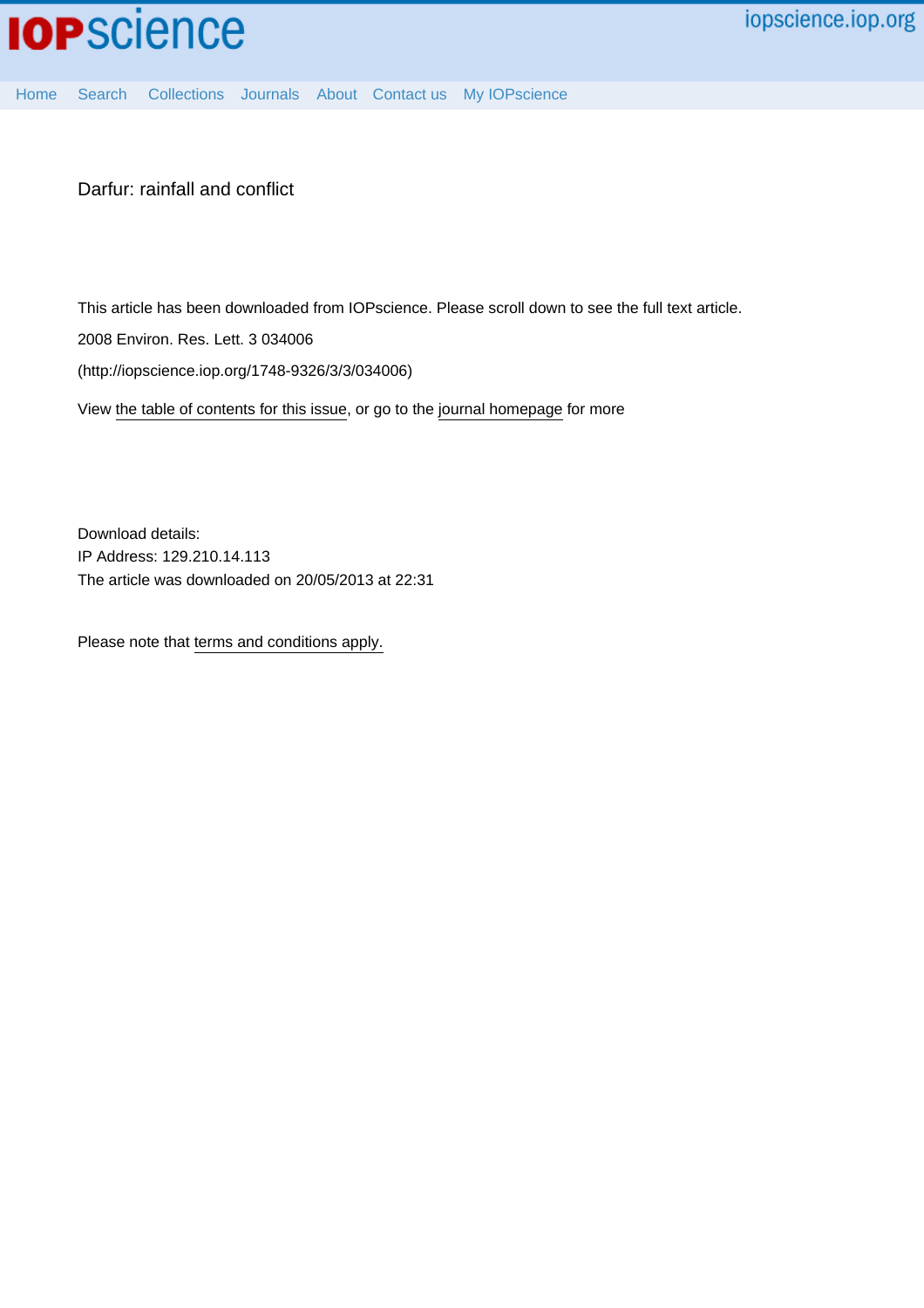# **Darfur: rainfall and conflict**

### **Michael Kevane**<sup>1</sup> **and Leslie Gray**<sup>2</sup>

<sup>1</sup> Department of Economics, Santa Clara University, Santa Clara, CA 95053, USA <sup>2</sup> Environmental Studies Institute, Santa Clara University, Santa Clara, CA 95053, USA

E-mail: [mkevane@scu.edu](mailto:mkevane@scu.edu) and [lcgray@scu.edu](mailto:lcgray@scu.edu)

Received 25 May 2008 Accepted for publication 31 July 2008 Published 29 August 2008 Online at [stacks.iop.org/ERL/3/034006](http://stacks.iop.org/ERL/3/034006)

#### **Abstract**

Data on rainfall patterns only weakly corroborate the claim that climate change explains the Darfur conflict that began in 2003 and has claimed more than 200 000 lives and displaced more than two million persons. Rainfall in Darfur did not decline significantly in the years prior to the eruption of major conflict in 2003; rainfall exhibited a flat trend in the thirty years preceding the conflict (1972–2002). The rainfall evidence suggests instead a break around 1971. Rainfall is basically stationary over the pre- and post-1971 sub-periods. The break is larger for the more northerly rainfall stations, and is less noticeable for En Nahud. Rainfall in Darfur did indeed decline, but the decline happened over 30 years before the conflict erupted. Preliminary analysis suggests little merit to the proposition that a structural break several decades earlier is a reasonable predictor of the outbreak of large-scale civil conflict in Africa.

**Keywords:** climate, rainfall, Sahel, Sudan, Darfur, conflict

*'Darfur, at its core, is a conflict of insufficient rainfall'.* -Jeffrey Sachs

#### **1. Introduction**

The crisis in Darfur is one of the world's most significant conflicts. Since fighting began in earnest in 2003, the conflict has forced over two million people to flee their villages for the comparative safety of refugee camps and has led to at least 200 000 excess deaths (United States Government Accountability Office [2006\)](#page-11-0). Influential voices such as those of United Nations Secretary-General Ban Ki-moon, former Vice President of the United States Al Gore, the United Nations Environment Program, Columbia University professors Jeffrey Sachs and Mahmood Mamdani, and popular commentators including Stephan Faris writing in *The Atlantic Monthly*, have recently asserted or implied that the Darfur civil war is a climate crisis (Gore [2006,](#page-11-1) Sachs [2006,](#page-11-2) Faris [2007,](#page-11-3) Mamdani [2007a,](#page-11-4) [2007b,](#page-11-5) Moon [2007,](#page-11-6) United Nations Environment Program [2007\)](#page-11-7). The contention is that declining rainfall and land degradation intensified violent struggles over water, pasture and farmland culminating in a full-blown civil war in 2003. The government of Sudan also has promoted this narrative, attributing the conflict in Darfur to environmental change. While non-environmental causes of the conflict are

noted, the thrust of this emerging narrative of the Darfur crisis seems to be that if there had been more rain there would not have been war and consequent human catastrophe.

Many of these commentaries link Darfur to broader concerns about global climate change. The Stern report (2007) on the economics of climate change, for example, argued that the Darfur conflict resulted from the long periods of drought during the 1970s and 1980s in Northern Darfur and consequent breakdown in coping strategies. Giannini *et al* [\(2003\)](#page-11-8) demonstrated that rainfall decline in the Sahel was partly attributable to changing ocean temperatures and that changing ocean temperatures were partly the result of global warming. It is easy to jump to the conclusion that Darfur augurs a violent future for Sahelian Africa as global climate change intensifies.

Careful attention should be paid to examining the rainfall explanation of the emergence of violence in Darfur. Commentators suggesting a climate change explanation for the Darfur conflict rarely present data to validate their claims, instead relying on a general understanding that Darfur is part of the Sahel, an area where rainfall has been low, variable, and in decline.

This paper makes two points through analysis of several sources of data on rainfall in the Darfur region and African countries more generally. The first point is that Darfur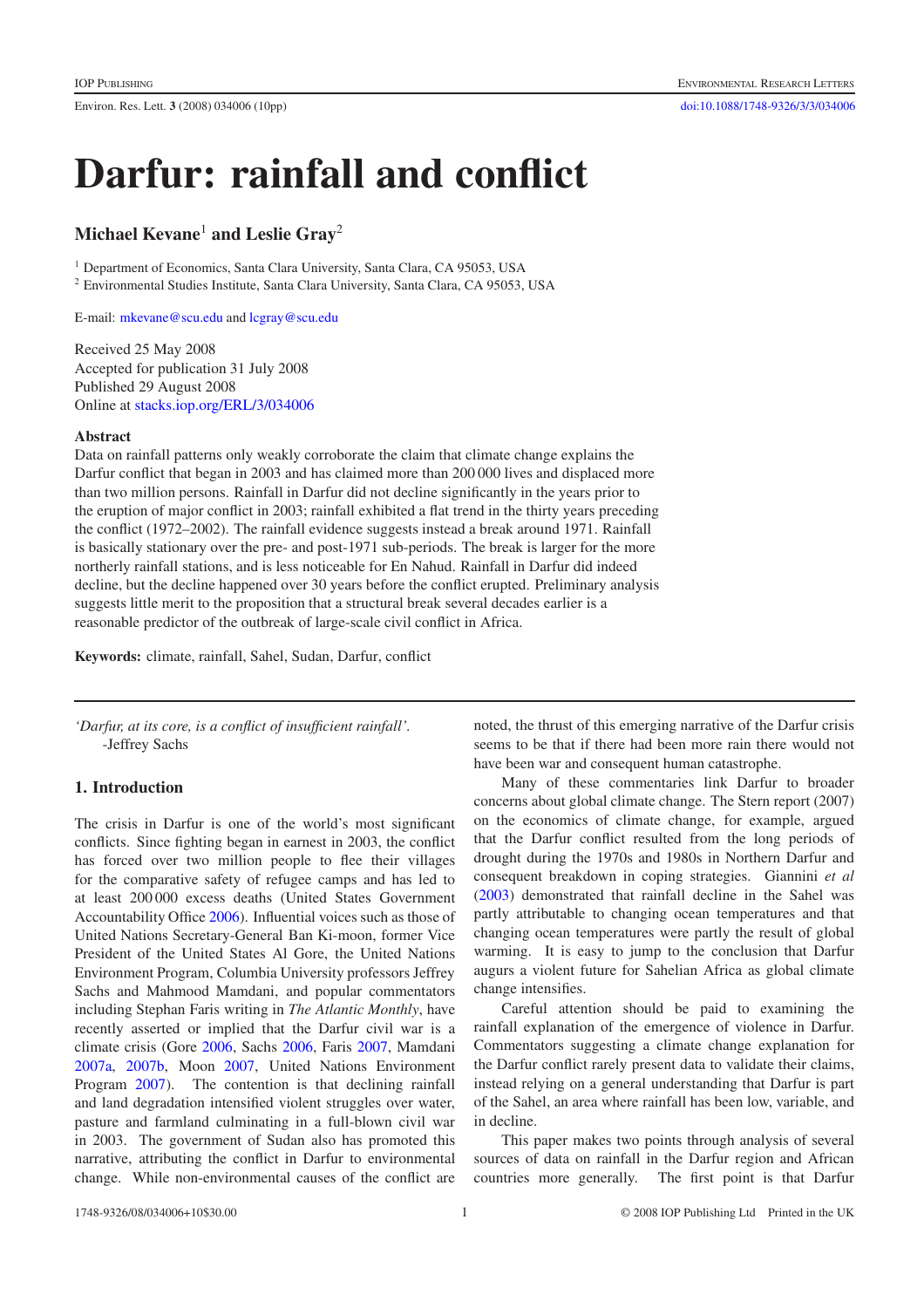rainfall patterns only weakly corroborate the claim that climate change explains the conflict. There is no evidence that a short-term drought preceded the eruption of major conflict in 2003. Rainfall in Darfur did not decline significantly in the years immediately prior to the crisis. Furthermore, short-term but significant droughts in 1984 and 1990 did not provoke wide-spread conflict. As for the assertion that long-term rainfall decline has led to the crisis, there is no evidence of a downwards trend. Instead, rainfall in Darfur exhibited a flat trend, though with high variability, in the thirty years preceding the conflict (1972–2002). There is, however, evidence of a structural break to a lower level of rainfall in northern Darfur in the early 1970s. So the claim that rainfall change caused the conflict is a claim that a structural break thirty years prior to the conflict was the cause of the conflict.

The second point is that structural breaks to lower mean rainfall levels appear to be uncorrelated with subsequent conflict in other countries in Africa. Other Sahelian African countries have experienced similar breaks in their overall average rainfall, yet levels of violence have been nowhere near those of Darfur. Many African countries that have not experienced structural declines in rainfall nevertheless saw increased conflict over the past several decades. In a multivariate estimation, measures of structural breaks in rainfall are not significant in explaining the incidence of conflict.

#### **2. Data sources**

Darfur, the westernmost province in Sudan, like most of arid and semi-arid Africa, is marked by a good deal of climatic variability. The region spans several environmental zones, ranging from Saharan Desert in the far north of the province to African Sahel and Savanna regions further south. Rainfall is characterized by marked seasonality with a long dry season and shorter wet season from June to October. Rainfall increases from north to south, with Saharan regions receiving low and intermittent rainfall, Sahelian regions ranging between 100 and 500 mm per year, and Savanna regions ranging from 500 to 1000 mm per year. The wet season exhibits much variability within years, between years, and across short distances.

Large long-term fluctuations in climate are an inherent feature of climate in Sahelian regions. Interdecadal and interannual variability are the norm (Hulme [2001\)](#page-11-9). Nicholson [\(2001\)](#page-11-10) finds that during the 1820s and 1830s dry conditions prevailed with many lakes drying up. Rainfall then returned to higher levels, but the first decades of the 20th century again experienced low rainfall. Sahelian rainfall increased to high levels during the 1930s–1960s. The late 1960s–1990s saw lower rainfall (Foley *et al* [2003\)](#page-11-11). The evidence of the 1990s and 2000s is of mean rainfall levels above the 1961–1990 average. Indices of vegetative cover also suggest improvements in the last decade of the 20th century (Prince *et al* [2007\)](#page-11-12).

This paper makes use of three data sources with measures of rainfall from Darfur and other relevant regions. The Climate Research Unit (CRU) of the University of East Anglia provided us with rainfall station records for Sudan for the period 1881– 2006. Since the early 1990s, rainfall station data for Darfur appears to have been collected and reported only in the three main towns of El Geneina, El Fasher, and Nyala. The Darfur rainfall station data begins in 1917 for El Fasher, in 1928 for El Geneina, and in 1920 for Nyal $a<sup>3</sup>$ . We also include the station of En Nahud, in western Kordofan, the province neighboring Darfur. Data from the rainfall stations is also available in the Global Historical Climatology Network (GHCN-Monthly) data base of the National Climatic Data Center of the US Department of Commerce<sup>4</sup>. Complete GHCN data only go up to 1992 for Sudan, and contain mostly missing variables after that.

The second source is the rainfall dataset known as GPCP Version 2 Combined Precipitation Data Set of the Global Precipitation Climatology Project (hereafter GPCP), a blending of estimates from satellite and rain gage measures (Adler *et al* [2003\)](#page-11-13). These precipitation estimates are available for nodes of a  $2.5^\circ \times 2.5^\circ$  latitude–longitude global grid array. The data start in 1979. The data for the Sahelian nodes were obtained through an interactive website that enables users to obtain time series from the GPC[P5](#page-3-2).

A third source is the historical monthly precipitation dataset for global land areas from 1900 to 1998, gridded at 2*.*5◦ latitude by 3*.*75◦ longitude resolution, created by Hulme *et al* [\(1998\)](#page-11-14) for the Climate Research Unit of the University of East Anglia<sup>6</sup>. This data uses various techniques to average rainfall station data into grids. We use the four observations for Darfur that are located at 12*.*5◦ latitude and 15◦ latitude and 22*.*5◦ longitude and 26*.*25◦ longitude. The 12*.*5◦ latitude measures lie roughly on the same latitude as En Nahud, but to the west, in Darfur.

Figure [1](#page-4-0) is a Google Earth image that shows the locations of the rainfall stations, the GPCP nodes, and the Hulme nodes. The three sources are highly correlated, but the GPCP and Hulme series generally lie above the rainfall station series (i.e., they have greater values for rainfall totals), presumably because they are averaging rainfall data from both northern and more southerly stations to impute rainfall to the nodes.

#### **3. Short-term drought as a precipitating factor in the Darfur conflict**

<span id="page-3-0"></span>Sachs [\(2005\)](#page-11-15), writing in *Scientific American*, observed in the context of a discussion of Darfur that '*...* studies have shown that a temporary decline in rainfall has generally been associated throughout sub-Saharan Africa with a marked rise in the likelihood of violent conflict in the following months.' He was presumably referring to the work of Miguel *et al* [\(2004\)](#page-11-16),

<span id="page-3-3"></span><span id="page-3-2"></span><span id="page-3-1"></span><sup>&</sup>lt;sup>3</sup> The CRU data appear to match a previously published chart of rainfall patterns in El Fasher, El Geneina and Nyala in Teklu and Von Braun [\(1991\)](#page-11-17). Drought and Famine Relationships in Sudan: Policy Implications, International Food Policy Research Institute and the rainfall pattern for El Fasher presented in the report on Darfur by Tearfund [\(2007\)](#page-11-18). Darfur: relief in a vulnerable environment.

<sup>4</sup> <http://www.ncdc.noaa.gov/oa/climate/ghcn-monthly/><br>5 http://disc2.noocom.nose.cov/Giovanni/tovec/min.GD

<sup>5</sup> <http://disc2.nascom.nasa.gov/Giovanni/tovas/rain.GPCP.2.shtml>

<sup>6</sup> 'gu23wld0098.dat' (Version 1.0) constructed and supplied by Dr Mike Hulme at the Climatic Research Unit, University of East Anglia, Norwich, UK. The work was supported by the UK Department of the Environment, Transport and the Regions (Contract EPG 1/1/85). Downloaded from [http://www.cru.](http://www.cru.uea.ac.uk/~mikeh/datasets/global/) [uea.ac.uk/](http://www.cru.uea.ac.uk/~mikeh/datasets/global/)[∼](http://www.cru.uea.ac.uk/~mikeh/datasets/global/)[mikeh/datasets/global/](http://www.cru.uea.ac.uk/~mikeh/datasets/global/)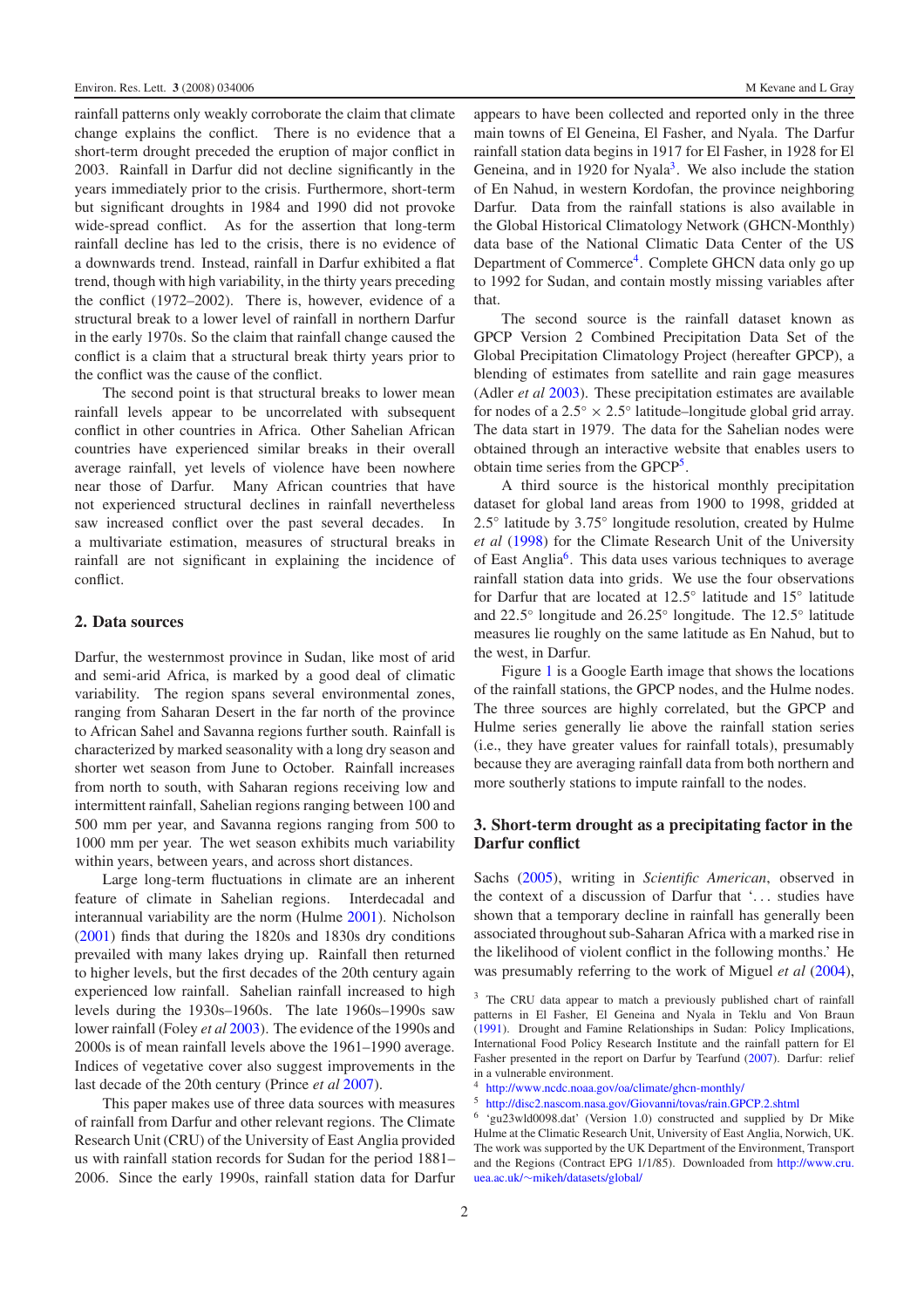<span id="page-4-0"></span>

**Figure 1.** Approximate location of rainfall stations, Hulme nodes, and GPCP nodes, Darfur, Sudan.

who presented evidence from sub-Saharan African countries showing that short-term declines in rainfall affected GDP and that declines in GDP were associated with increased likelihood of conflict. That is, the Miguel *et al* study used a measure of rainfall change as an instrumental variable in estimating how changes in GDP per capita might spark subsequent conflict. The study was clear that only as rainfall changes were mediated via incomes would there be a reasonable empirical basis for linking rainfall to conflict (p 745): 'While it is intuitively plausible that the rainfall instruments are exogenous, they must also satisfy the exclusion restriction: weather shocks should affect civil conflict only through economic growth.'

The focus in the Miguel *et al* paper on how rainfall affected income and how income affected conflict was an indirect way to examine the more relevant relationships between rainfall and consumption or rainfall and assets. A population that experienced large swings in rainfall, from low to high to low to high, might reasonably be expected to have adapted to the fluctuations with savings mechanisms for storing surplus from the good years so that consumption would not decline in the bad years. Short-term decline in rainfall would then be viewed by residents as a lamentable but normal part of the ecosystem, and would not provoke large-scale violent conflict. People would be richer were rainfall higher, but they might not necessarily feel themselves to be impoverished were rainfall to be low.

Unfortunately, good time series data on consumption and assets are not available for the regions of most interest, namely poor and conflict-prone countries in Africa. For Darfur,

there has been limited research on how robust livelihood outcomes are to changes in rainfall. De Waal [\(1989\)](#page-11-19), for example, argued that Darfur populations were quite resilient to extreme drought. Gray and Kevane [\(1993\)](#page-11-20), took issue with this characterization for neighboring central Kordofan, finding villagers rapidly losing assets following the drought of 1990. Parallel research in Sahelian West Africa has been assessing the adaptive capacity to drought conditions (Mortimore [1989,](#page-11-21) Mortimore and Adams [2001,](#page-11-22) Raynaut [2001\)](#page-11-23), concluding that Sahelian populations are far more adapted in terms of maintaining incomes and livelihoods than many commentators had imagined. Reardon *et al* [\(1988\)](#page-11-24) noted some time ago the paradox that populations in more northerly Sahelian ecosystems in Burkina Faso, where average rainfall was low and variability high, experienced more stable incomes in the event of droughts than more southerly Sahelian populations.

In any case, rainfall data shows no evidence of shortterm decline below normal rainfall in Darfur preceding the conflict. The years leading up to the crisis are not out of the norm of variability for the thirty year period prior to the crisis. Figure [2](#page-5-0) shows data for the period 1972–2002 for the four rainfall stations relevant to the situation in Darfur (El Geneina, El Fasher, Nyala and En Nahud). The final data point before the outbreak of heavy conflict, 2002, shows rainfall close to the 30 year mean levels for all four stations. Figure [3](#page-5-1) shows data for the four locations in Darfur that are nodes for the rainfall estimates of the Global Precipitation Climatology Project (GPCP). These charts also show no significant decline leading up to the conflict of 2003. Both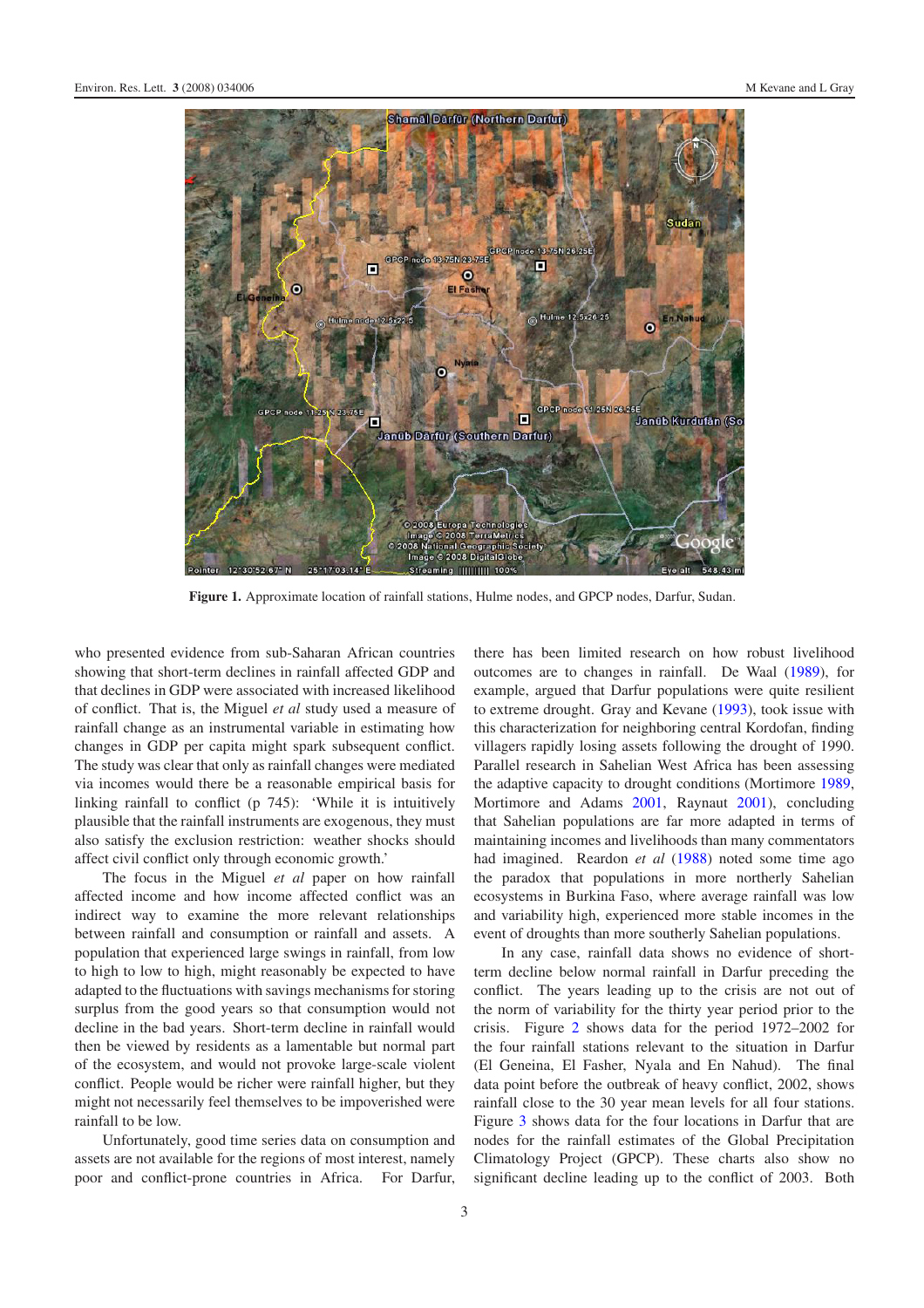<span id="page-5-0"></span>

<span id="page-5-1"></span>Source: Sudan rain station data provided by David Lister, Climatic Research Unit, University of East Anglia

**Figure 2.** Rainfall at four rain stations in Darfur area (annual mm), 1972–2002 (dashed lines are mean rainfall for period).



Source: GPCP Version 2 Combined Precipitation Data Set

**Figure 3.** Rainfall at four latitude–longitude nodes in Darfur (annual mm), 1979–2002 (dashed lines are mean rainfall for period).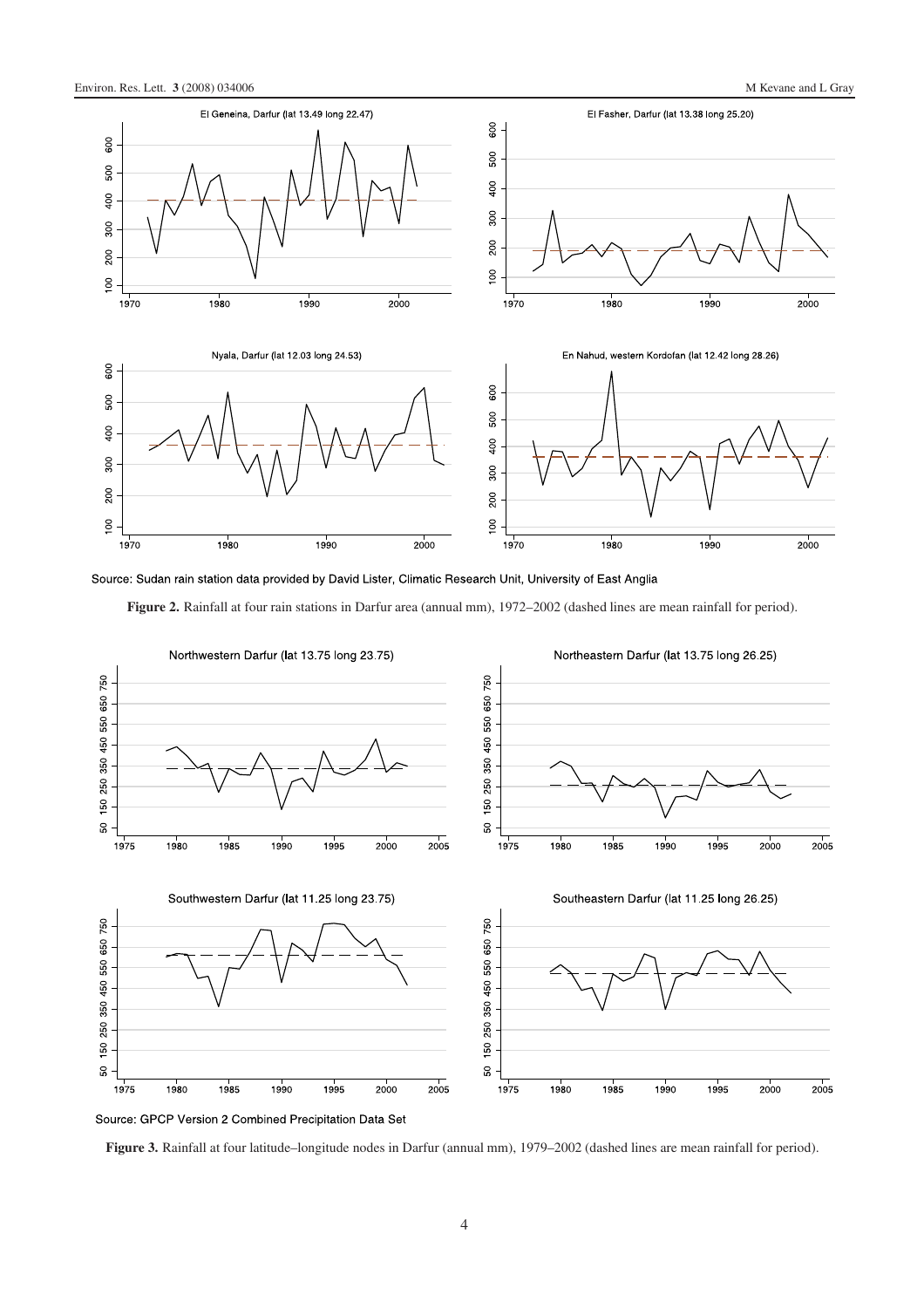<span id="page-6-0"></span>

Source: GPCP Version 2 Combined Precipitation Data Set

**Figure 4.** Distribution of monthly rainfall in Darfur in 1984, 1990 and 2002.

the rainfall station data and GPCP data map the substantial declines in 1984 and 1990. These declines did not provoke large-scale conflict, even though they generated considerable population displacement. Figure [4](#page-6-0) presents the distribution of monthly rainfall for the four GPCP nodes, comparing 2002, the rainy season that preceded the large-scale conflict that erupted in the dry season of early 2003, to the drought years of 1984 and 1990. Rainfall was comparatively high in 2002 and evenly distributed, suggesting that if there was a proximate drought event that could have triggered a large-scale outbreak of violence, it would have been in 1984 or 1990.

The evident lack of a linear trend in the 30 year period 1972–2002 for the rainfall station data and the 23 year period 1979–2002 for the GPCP data is not an artifact of the starting date. Indeed, because of the serious drought of 1984, if the starting year for estimating a trend is in the early 1980s then trend rainfall has been upwards over the 20 year period 1982– 2002. For all ten starting dates over the period 1965–1974 and for all four rainfall stations, the estimated coefficient on the variable for year is not statistically significant at the 5% level in a regression explaining rainfall totals over 30 year periods, with only two exceptions for 1965 and 1966 in Nyala. A similar result obtains for the GPCP data when estimating a linear trend for each span of years ending in 2002 and starting with 1979 and continuing through 1988. The coefficients on the variable measuring the year are not significant, with only one exception. (These results are available upon request.)

<span id="page-6-1"></span>The rainfall data thus suggest there was no short-term decline below normal rainfall that precipitated the conflict of 2003. Neither was there any statistically significant trend decline in rainfall for the thirty year period prior to the outbreak of the conflict. As the section [4](#page-6-1) will make clear, to make the claim that change in rainfall caused the conflict one would have to go back more than thirty years prior to the outbreak of the conflict to find a meaningful change in rainfall.

#### **4. Long-term rainfall: trend decline or structural break?**

At one time it was thought that rainfall in Darfur was declining rapidly (Eldredge *et al* [1988\)](#page-11-25). As seen above, there was no trend in rainfall in Darfur for the thirty year period 1972– 2002. For longer periods of time, say 50 year periods, there is however considerable evidence of a decline<sup>7</sup>. Table [1](#page-7-0) reports the coefficients on the variable measuring the year in regressions explaining annual rainfall totals for various 50 year periods, starting in 1942. Since the starting date used in estimating a trend might generate a spurious trend (if the start date was an outlier year of high rainfall), we estimate the trend coefficient for every start date. Each time period is 50 years or,

<span id="page-6-2"></span><sup>7</sup> Although data for rainfall stations do go back to the 1920s, the purpose here is to examine how changes in rainfall might have caused the outbreak of major conflict in Darfur in 2003. We believe there is little value in examining how rainfall patterns were different in the 1920s and 1930s (or the 1940–1970 period, for that matter) in explaining the outbreak of conflict in 2003.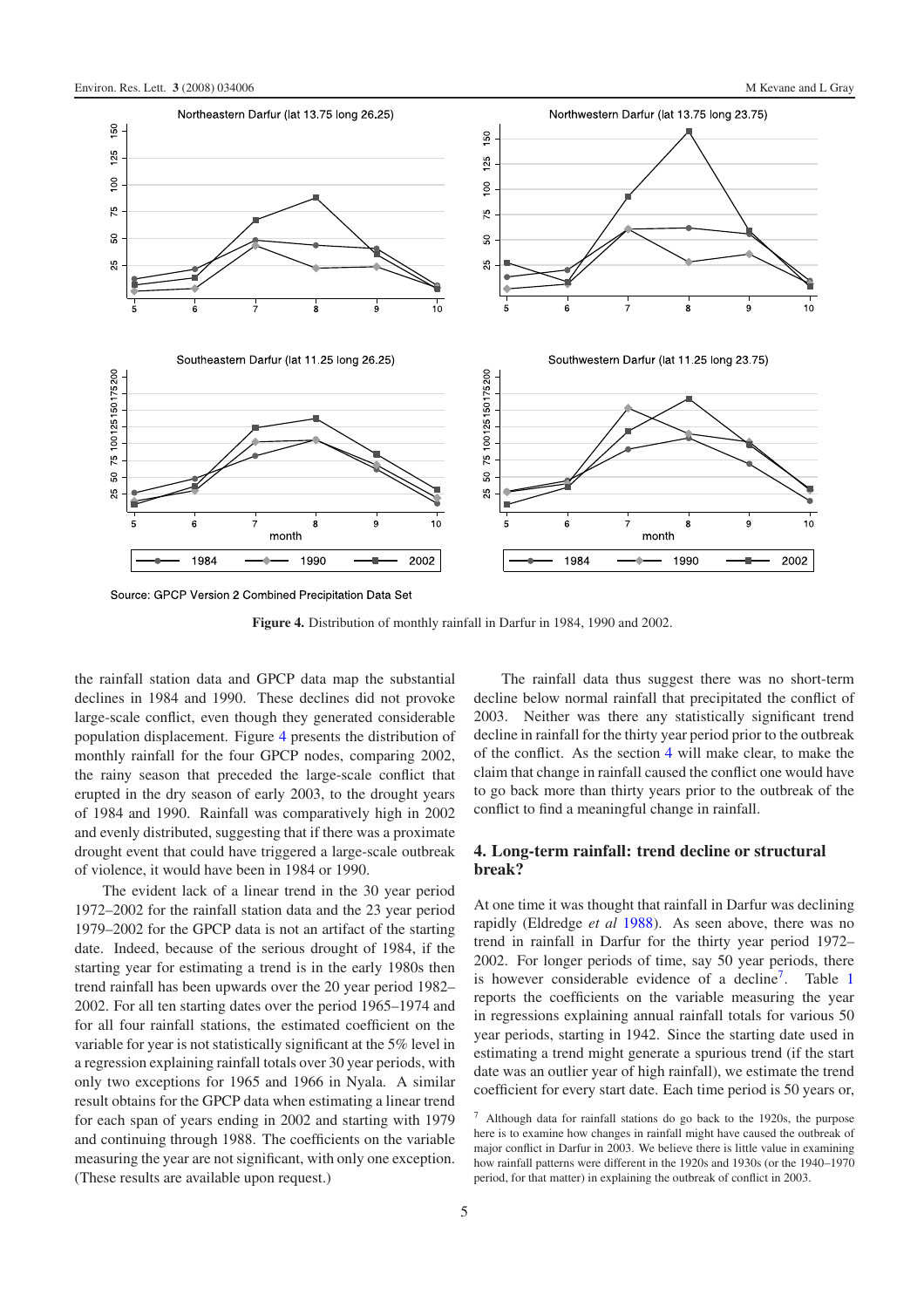<span id="page-7-0"></span>**Table 1.** Estimates of trend in rainfall station data, for fifty year periods, with various start years. (Note: for years after 1952, trend is calculated for time period ending in 2002. Source: Sudan rain station data provided by David Lister, Climatic Research Unit, University of East Anglia.)

| Period                            | Nyala                | El Geneina           | En Nahud             | El Fasher            |
|-----------------------------------|----------------------|----------------------|----------------------|----------------------|
| $1942 - 1992 - 3.54$ <sup>a</sup> |                      | $-5.50^{\rm a}$      | $-2.84$ <sup>a</sup> | $-3.87$ <sup>a</sup> |
| 1943–1993                         | $-3.78$ <sup>a</sup> | $-5.86^{\rm a}$      | $-2.78$ <sup>a</sup> | $-3.90^{\rm a}$      |
| 1944-1994                         | $-3.88^{\rm a}$      | $-6.01^{\rm a}$      | $-2.81$ <sup>a</sup> | $-4.11^a$            |
| 1945-1995                         | $-3.68^{\rm a}$      | $-5.70^{\rm a}$      | $-2.38^{a}$          | $-3.57$ <sup>a</sup> |
| 1946-1996                         | $-3.53^{\rm a}$      | $-4.73^{\rm a}$      | $-1.77$              | $-3.43^{\rm a}$      |
| 1947-1997                         | $-3.63^{\rm a}$      | $-4.75^{\rm a}$      | $-1.65$              | $-3.90^{\rm a}$      |
| 1948–1998                         | $-3.95^{\rm a}$      | $-4.74$ <sup>a</sup> | $-1.52$              | $-4.19a$             |
| 1949-1999                         | $-4.19a$             | $-5.06a$             | $-1.52$              | $-4.00a$             |
| 1950-2000                         | $-3.61^{\rm a}$      | $-4.89$ <sup>a</sup> | $-1.37$              | $-3.05^{\rm a}$      |
| 1951-2001                         | $-3.16^{\rm a}$      | $-5.24$ <sup>a</sup> | $-1.54$              | $-3.04a$             |
| 1952-2002                         | $-3.51^{\circ}$      | $-4.53^{\rm a}$      | $-1.53$              | $-3.08a$             |
| 1953-2002                         | $-3.51a$             | $-4.47$ <sup>a</sup> | $-0.64$              | $-2.75^{\rm a}$      |
| 1954–2002                         | $-3.42^{\rm a}$      | $-3.89$ <sup>a</sup> | $-0.73$              | $-1.80^{\rm a}$      |
| 1955-2002                         | $-3.19^{\rm a}$      | $-3.46^{\rm a}$      | $-0.87$              | $-1.85^{\rm a}$      |
| 1956-2002                         | $-2.91^{\rm a}$      | $-3.12^a$            | $-0.60$              | $-1.71^{\rm a}$      |
| 1957-2002                         | $-2.85^{\rm a}$      | $-3.14$ <sup>a</sup> | $-0.28$              | $-1.79$ <sup>a</sup> |
| 1958-2002                         | $-2.76^{\circ}$      | $-3.22^{\rm a}$      | $-0.11$              | $-1.89$ <sup>a</sup> |
| 1959-2002                         | $-2.71$ <sup>a</sup> | $-3.47$ <sup>a</sup> | 0.01                 | $-1.65$              |
| 1960-2002                         | $-2.78$ <sup>a</sup> | $-3.36$              | 0.45                 | $-1.51$              |
| 1961-2002                         | $-2.74$ <sup>a</sup> | $-2.58$              | 0.31                 | $-1.48$              |
| 1962-2002                         | $-2.73^{\rm a}$      | $-2.21$              | 0.63                 | $-1.14$              |
| 1963-2002                         | $-1.98$              | $-1.25$              | 0.44                 | $-0.94$              |
| 1964–2002                         | $-1.09$              | $-0.03$              | 1.07                 | $-0.63$              |

<sup>&</sup>lt;sup>a</sup> Indicates trend coefficient is statistically significant with *p*-value of 0.05 or lower.

for those where 50 years would go beyond 2002 (the end date of interest), the number of years included in the time period is 2002 minus the starting year.

All of the rainfall stations except En Nahud exhibit strong negative trend declines when starting the time period in the 1940s or 1950s, years of high rainfall. Note that the coefficients on the variable measuring year get smaller as the datasets for which the trend is estimated start later. By the early 1960s, none of the rainfall stations have statistically significant trends, and this continues through the late 1960s as noted above. The downwards trend over the long durée is also apparent using the Hulme 2*.*5◦ ×3*.*75◦ dataset. The node located at 12*.*5◦ latitude and 26*.*25◦ longitude is approximately 150 km to the southeast of El Fasher; the other node is closer to El Geneina at 12*.*5◦ latitude and 22*.*5◦ longitude. The slopes of the rainfall trends for these nodes are declines of 3.7 mm and 2.6 mm per year, respectively, for the 1940–2002 period.

The notion of gradual trend decline in Darfur, however, is misleading. Figure [5](#page-8-0) shows the rainfall levels measured at the various rain stations for the period 1940–2002, with the mean levels of rainfall for the two time periods, 1940–1972 and 1972–2002. What seems to have happened to rainfall in El Fasher and other Darfur locations is a break around the late 1960s and early 1970s in the basically stationary time series of rainfall. For the period 1940–1972, rainfall in the four rainfall stations fluctuated around a stable mean, and for the period 1972–2002 rainfall again fluctuated around a stable but lower mean. The variance of rainfall was the same for both time periods for three of rainfall stations, but not for El Fasher, where the variance was somewhat smaller for the more recent period. If the two time periods, 1940–1972 and 1972–2002, are considered separately, simple regression analysis indicates no statistically significant trend for either time period for any of the four rainfall stations. Very similar patterns emerge when only looking at July–August–September rainfall totals, when looking at the length in months of the rainy season (i.e. how many continuous months of decent rainfall) and the beginning month of the season (what was the first month in a two-month period of decent rainfall). These measures are robust to the cutoffs in what constitutes decent rainfall.

We estimated trend and break regressions for the two Hulme nodes that are in central Darfur and for the four rainfall stations (the GPCP series only begins in 1979 and so cannot be used for this analysis). One regression estimates a linear trend for the period 1940–2002, the other estimates rainfall using a simple dummy variable taking on the value 1 for years after 1971 and 0 otherwise. For the four rainfall stations, the *R*-square is higher for the simple break in intercept model, by a large amount (the *R*-square coefficients for the trend regressions are around 0.12, for the break models they are around 0.24). For the Hulme data the break model also provides a better fit, though the difference in *R*-square is more modest (from 0.26 to 0.33).

In order to determine the timing of the structural break for the relevant Darfur nodes, we run the non-parametric test of Pettitt [\(1979\)](#page-11-26). The test statistic is given by the maximum value of  $|U_t|$  for all time periods in the data, and where,

$$
U_t = 2 \sum_{1}^{t} (\text{Rank}_i) - t(T + 1).
$$

That is, the rainfall totals are ranked, and then for a possible break year *t* (counting from the first period) the sum of ranks of rainfall totals in periods (years) before the break year is calculated, and from this is subtracted the break period times  $T + 1$  where *T* is the total number of periods. A break in the series is statistically significant if the statistic is larger than the appropriate cutoff from the distribution under the null hypothesis of no break or change. The possible break year, or change point, is the year with the largest absolute value of  $U_t$ .

Table [2](#page-8-1) presents the results for the rainfall station data. Breaks in rainfall to lower mean rainfall occurred in 1971 for El Fasher, and around that year for the other rainfall stations and Hulme nodes. Given that the break points are very close to 1971, we calculate the mean rainfall for all stations for the 1940–1971 and 1972–2002 periods. The drops in mean rainfall are quite large: about 100 mm for the Darfur rainfall stations, and 40 mm for En Nahud. The findings are similar to other studies. Mahe *et al* [\(2001\)](#page-11-27), for example, find a change point around 1970 for Sahelian rainfall in West Africa.

To summarize the analysis of longer-term data, the characterization of rainfall in Darfur as 'declining', with the implication of rainfall getting lower and lower, fluctuating around a declining mean, is misleading. The rainfall evidence suggests instead a break around 1971. Rainfall is basically stationary over the pre- and post-1971 sub-periods. The break is larger for the more northerly rainfall stations, and is less noticeable for En Nahud. Rainfall in Darfur did indeed decline,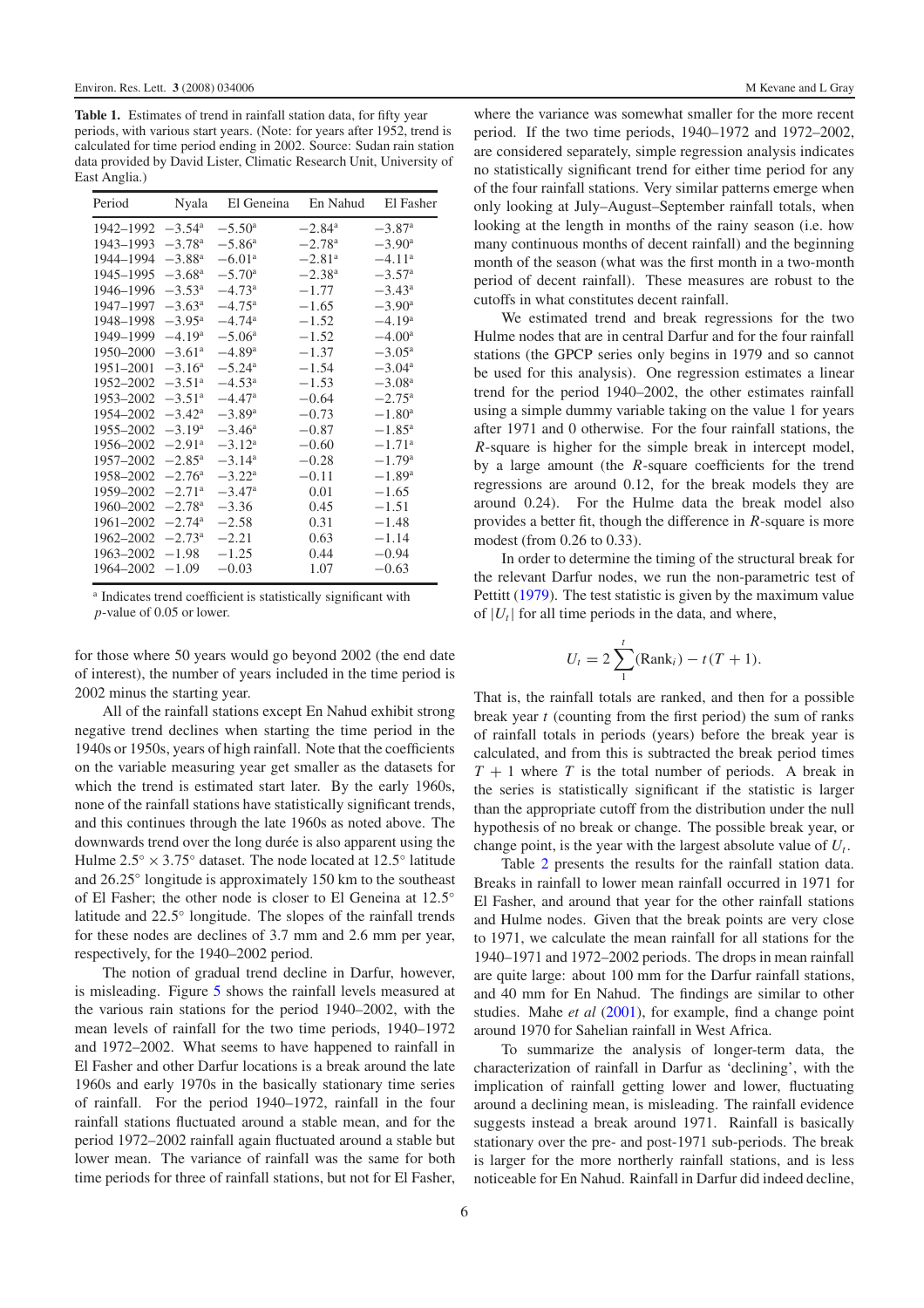<span id="page-8-0"></span>

<span id="page-8-1"></span>Source: Sudan rain station data provided by David Lister, Climatic Research Unit, University of East Anglia

**Figure 5.** Rainfall at four rain stations in Darfur area (annual mm), 1940–2002 (dashed lines are means for 1940–1971 and 1972–2002).

**Table 2.** Pettitt test for change point in series of Darfur rainfall annual totals. (Sources: Sudan rain station data provided by David Lister, Climatic Research Unit, University of East Anglia, Hulme data is gu23wld0098.dat (Version 1.0), provided by Mike Hulme, Climatic Research Unit, University of East Anglia; tests use observations 1940–2002.)

| Rainfall station        | Value<br>Uk | Critical<br>K | Year of<br>break | Mean rainfall<br>before 1971 | Mean rainfall<br>after 1971 | SD before<br>break | SD after<br>break |
|-------------------------|-------------|---------------|------------------|------------------------------|-----------------------------|--------------------|-------------------|
| El Geneina              | 621         | 373           | 1971             | 553                          | 403                         | 124                | 120               |
| El Fasher               | 675         | 365           | 1971             | 286                          | 191                         | 104                | 68                |
| Nyala                   | 562         | 356           | 1970             | 459                          | 362                         | 95                 | 89                |
| En Nahud                | 465         | 373           | 1965             | 398                          | 361                         | 94                 | 100               |
| Hulme $2.5 \times 3.75$ |             |               |                  |                              |                             |                    |                   |
| Lat 15, long 22.5       | 579         | 315           | 1964             | 475                          | 352                         | 141                | 95                |
| Lat 15, $long\ 26.25$   | 415         | 315           | 1968             | 314                          | 238                         | 91                 | 74                |
| Lat 12.5, long 22.5     | 615         | 315           | 1970             | 631                          | 488                         | 108                | 96                |
| Lat 12.5, long 26.25    | 577         | 315           | 1970             | 422                          | 325                         | 71                 | 71                |

but the decline happened over 30 years before the conflict erupted.

#### **5. Structural shifts in rainfall as explanation of conflict in sub-Saharan Africa**

We turn now to consider whether structural shifts generally have been associated with increased outbreaks of conflict. Mamdani [\(2007a,](#page-11-4) [2007b\)](#page-11-5), for instance, asserted that the drought in the 1970s in Darfur led to a situation where 'cooperation turned into an intense struggle over diminishing resources'.

Figure [6](#page-9-0) uses the Hulme dataset to present the average rainfall at the country level (taking the simple average of all nodes that lie in the country) for various countries and suggests that other Sahelian countries experienced structural declines in the early 1970s. Given the relative absence of civil conflict in Mali, Burkina Faso and Niger, perhaps the structural decline in rainfall explains very little of the Darfur conflict.

We conducted an exercise to increase the sample size and use an agreed-upon measure of civil conflict. We calculated the break or change year in rainfall totals for every country in sub-Saharan Africa, using the Hulme dataset, for time period 1940–1998. The country rainfall totals were simple averages of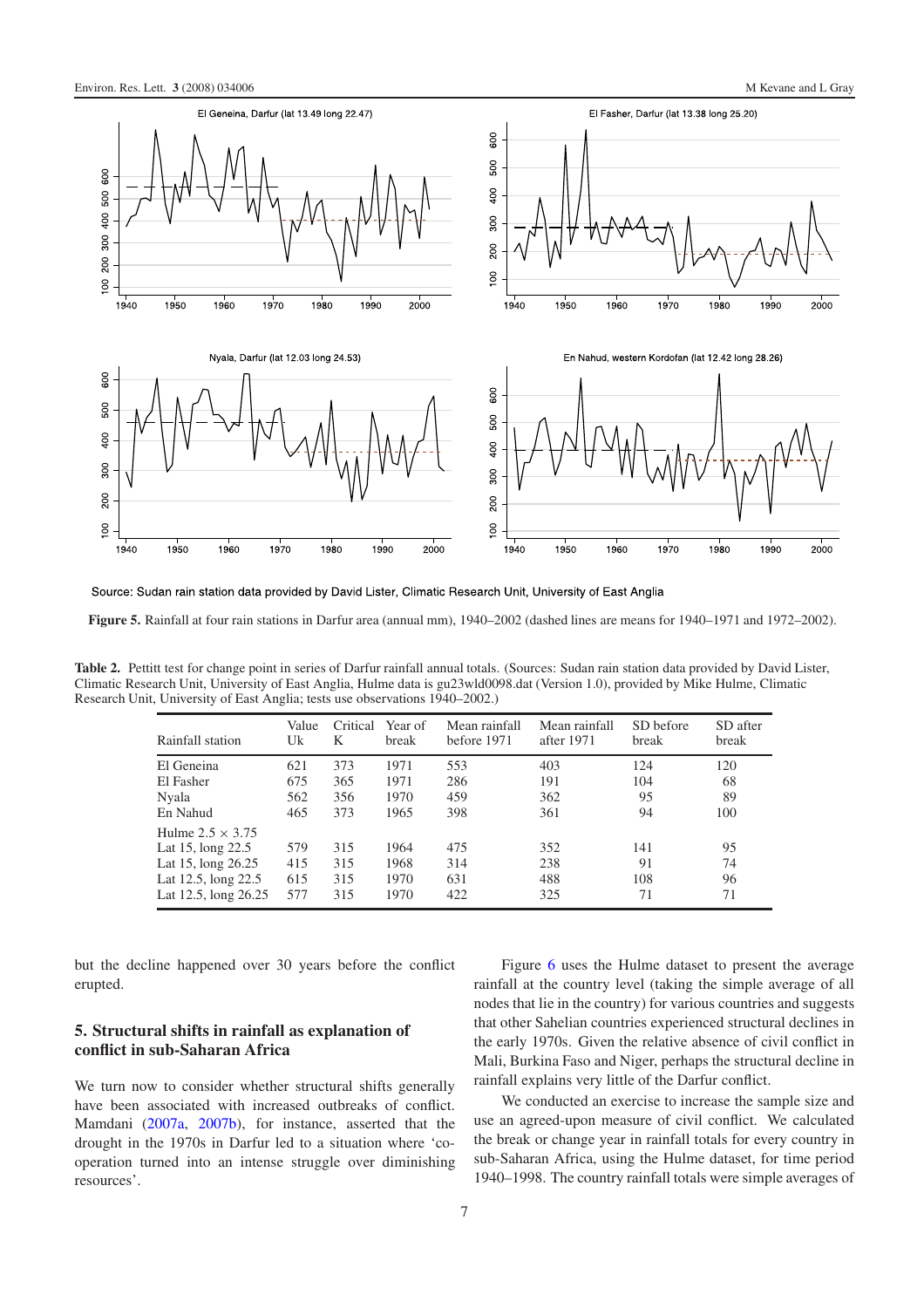<span id="page-9-0"></span>

Source: gu23wld0098.dat (Version 1.0), provided by Mike Hulme, Climatic Research Unit, University of East Anglia

**Figure 6.** Rainfall in six Sahelian countries, 1940–1998 (dashed lines indicate means levels for 1940–1971 and 1972–1998).

all nodes falling with the country borders. We dropped nodes where more than 10 observations were missing for the time period. Six small countries that did not encompass a node were included, with the rainfall totals calculated from the nearest relevant nodes. The Pettitt test was used to determine the break year. For each country with a break year identified by the Pettitt test, we calculated the magnitude of the structural break as the difference between mean rainfall for the time period before the break and mean rainfall for the time period after the break. We then used the Miguel *et al* dataset of civil conflicts to note any possible effects of a structural decline in rainfall on civil conflict. We calculated the number of years of conflict in the decades of the 1980s and the 1990s (any conflict as measured by the Peace Research Institute Oslo (PRIO), serious war as measured by PRIO, and the Collier war measure as used in Miguel *et al* and which are drawn from the UCDP/PRIO Armed Conflict Dataset $8$ ).

<span id="page-9-1"></span>The results are in table [3.](#page-10-0) Twenty-two of thirtyeight countries experienced structural breaks. All of the Sahelian/West African countries saw structural breaks, and all except Ethiopia were in the 1967–74 period. Few of the southern, eastern and central African countries experienced breaks, and the break for Somalia was positive. The table makes clear that there was no obvious relationship between structural breaks and resulting conflict decades later. Of seventeen Sahelian/West African countries experiencing structural breaks, only three saw extended conflict during the 1980s. The same three (Ethiopia, Chad and Sudan) continued with conflict in the 1990s, and were joined by a number of others. Country experts would be unlikely to ascribe those other conflicts to declines in rainfall (e.g. Burkina Faso's short war with Mali and modestly bloody coup d'état). For the non-Sahelian countries, there was a mix of cases of extended war and structural break. No pattern is evident. Crosstabs and multiple regression analysis of various measures of war against the presence or absence of a structural break suggest no pattern.

Preliminary analysis, then, suggests little merit to the proposition that a structural break several decades earlier is a reasonable predictor of the outbreak of large-scale civil conflict. Too many other factors are at play.

#### **6. Conclusion**

We have considered and rejected the argument that Darfur's conflict is best thought of as a climate change conflict. There was no change in rainfall as a short-term trigger to the conflict. There is no evident cross-country pattern in the correlations between structural breaks in rainfall and incidence of conflict in later decades. The two points of this paper, that the proper characterization of rainfall in Darfur is of a structural break in around 1971, with stationary rainfall after that, and that there is no correlation in African countries between structural breaks in

<sup>8</sup> [http://new.prio.no/CSCW-Datasets/Data-on-Armed-Conflict/](http://new.prio.no/CSCW-Datasets/Data-on-Armed-Conflict/UppsalaPRIO-Armed-Conflicts-Dataset/) [UppsalaPRIO-Armed-Conflicts-Dataset/](http://new.prio.no/CSCW-Datasets/Data-on-Armed-Conflict/UppsalaPRIO-Armed-Conflicts-Dataset/)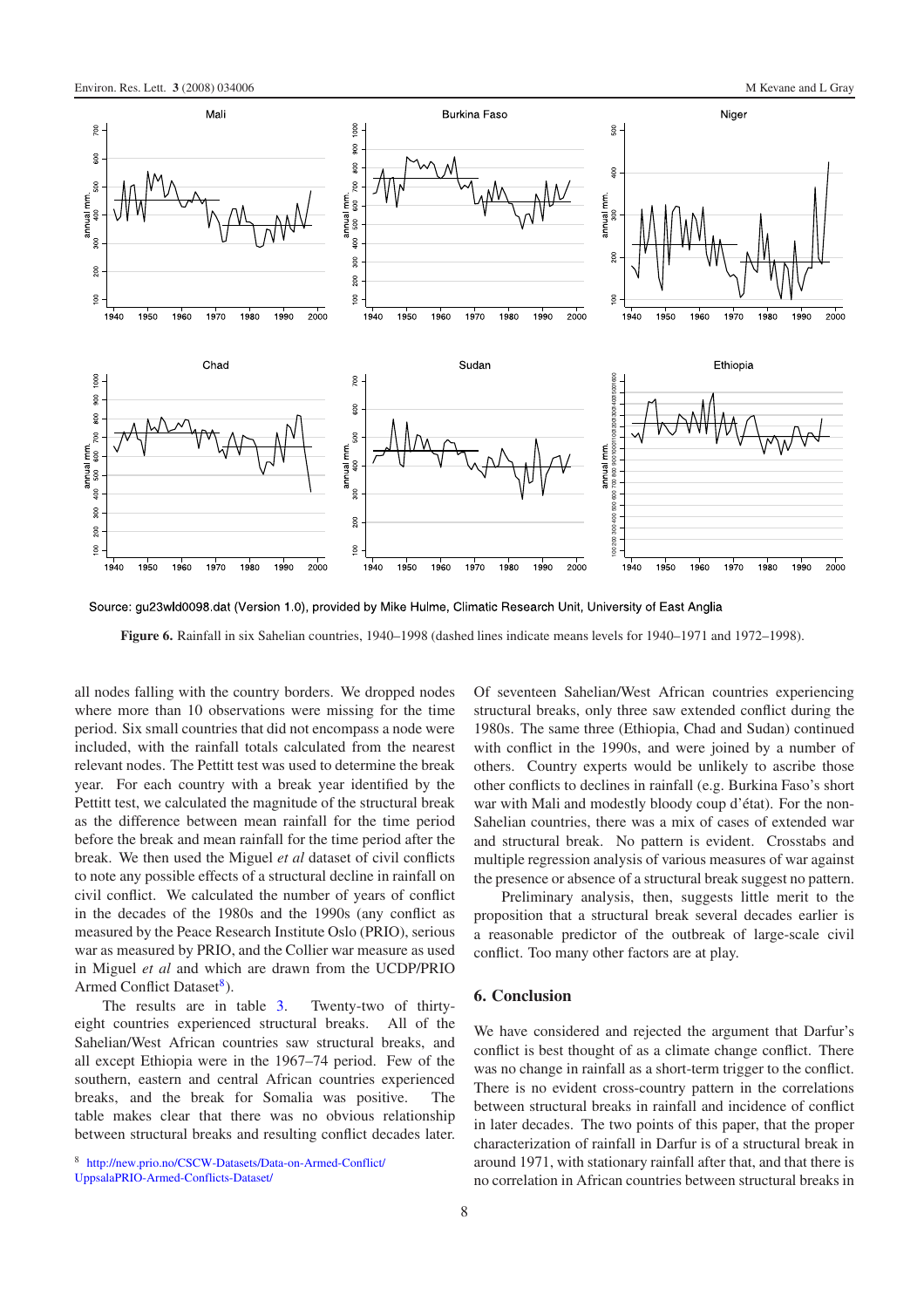<span id="page-10-0"></span>Table 3. Structural breaks in rainfall and incidence of large-scale civil conflict (years during decade when country in conflict). (Note: source: Rainfall data from gu23wld0098.dat (Version 1.0), provided by Mike Hulme, Climatic Research Unit, University of East Anglia; conflict data from Miguel *et al* [\(2004\)](#page-11-16), who in turn use various sources cited in their paper.)

| Country           | Year of<br>break | Difference<br>between pre-and<br>post-break mean<br>rainfall (mm) | Years of war<br>(PRIO) | 1980s years<br>any civil<br>conflict<br>(PRIO) | Years of<br>war<br>(Collier) | Years of<br>war<br>(PRIO) | 1990s years<br>any civil<br>conflict<br>(PRIO) | Years of<br>war<br>(Collier) |
|-------------------|------------------|-------------------------------------------------------------------|------------------------|------------------------------------------------|------------------------------|---------------------------|------------------------------------------------|------------------------------|
| Sahel/West Africa |                  |                                                                   |                        |                                                |                              |                           |                                                |                              |
| Gambia, The       | 1967             | 259                                                               | $\overline{0}$         | $\mathbf{1}$                                   | $\overline{0}$               | $\overline{0}$            | $\boldsymbol{0}$                               | $\overline{0}$               |
| Guinea-Bissau     | 1967             | 342                                                               | $\overline{0}$         | $\mathbf{0}$                                   | $\mathbf{0}$                 | $\mathbf{1}$              | $\overline{c}$                                 | $\boldsymbol{0}$             |
| Mali              | 1967             | 97                                                                | $\mathbf{0}$           | $\mathbf{0}$                                   | $\mathbf{0}$                 | $\boldsymbol{0}$          | $\overline{c}$                                 | $\overline{0}$               |
| Niger             | 1967             | 54                                                                | $\mathbf{0}$           | $\mathbf{0}$                                   | $\mathbf{0}$                 | $\boldsymbol{0}$          | 6                                              | $\theta$                     |
| Sudan             | 1967             | 65                                                                | 7                      | 7                                              | 7                            | $\overline{7}$            | 9                                              | 9                            |
| Benin             | 1969             | 108                                                               | $\overline{0}$         | $\overline{0}$                                 | $\overline{0}$               | $\overline{0}$            | $\overline{0}$                                 | $\overline{0}$               |
| Burkina Faso      | 1969             | 137                                                               | $\mathbf{0}$           | $\mathbf{1}$                                   | $\mathbf{0}$                 | $\mathbf{1}$              | $\overline{c}$                                 | $\overline{0}$               |
| Cote d'Ivoire     | 1969             | 190                                                               | $\overline{0}$         | $\overline{0}$                                 | $\overline{0}$               | $\overline{0}$            | $\overline{0}$                                 | $\overline{0}$               |
| Guinea            | 1969             | 378                                                               | $\theta$               | $\Omega$                                       | $\Omega$                     | $\mathbf{1}$              | 2                                              | $\theta$                     |
| Mauritania        | 1969             | 46                                                                | $\mathbf{0}$           | $\overline{0}$                                 | $\mathbf{0}$                 | $\boldsymbol{0}$          | $\boldsymbol{0}$                               | $\overline{0}$               |
| Senegal           | 1969             | 199                                                               | $\theta$               | $\overline{0}$                                 | $\overline{0}$               | $\mathbf{1}$              | 7                                              | $\overline{0}$               |
| Chad              | 1970             | 76                                                                | 8                      | 9                                              | 8                            | 3                         | 8                                              | $\boldsymbol{0}$             |
| Liberia           | 1970             | 564                                                               | $\overline{0}$         | 1                                              | $\mathbf{1}$                 | $\mathbf{1}$              | $\overline{c}$                                 | $\overline{c}$               |
| Sierra Leone      | 1970             | 508                                                               | $\overline{0}$         | $\overline{0}$                                 | $\overline{0}$               | $\overline{2}$            | 9                                              | 9                            |
| Ghana             | 1974             | 183                                                               | $\overline{0}$         | $\overline{c}$                                 | $\overline{0}$               | $\overline{0}$            | $\boldsymbol{0}$                               | $\overline{0}$               |
| Togo              | 1974             | 146                                                               | $\overline{0}$         | $\mathbf{1}$                                   | $\mathbf{0}$                 | $\overline{0}$            | 1                                              | $\overline{0}$               |
| Ethiopia          | 1977             | 138                                                               | 9                      | $\mathbf Q$                                    | 9                            | $\mathfrak{2}$            | 6                                              | 2                            |
| Other             |                  |                                                                   |                        |                                                |                              |                           |                                                |                              |
| Angola            |                  |                                                                   | $\overline{9}$         | 9                                              | $\overline{9}$               | 8                         | 10                                             | 10                           |
| Burundi           |                  |                                                                   | $\boldsymbol{0}$       | $\boldsymbol{0}$                               | $\mathbf{1}$                 | $\mathbf{1}$              | $8\,$                                          | 9                            |
| Congo, Dem. R.    |                  |                                                                   | 9                      | 9                                              | $\boldsymbol{0}$             | $\mathbf{2}$              | 3                                              | 8                            |
| Congo, Rep.       |                  |                                                                   | $\overline{0}$         | $\overline{0}$                                 | $\overline{0}$               | 3                         | 3                                              | 3                            |
| Gabon             |                  |                                                                   | $\overline{0}$         | $\overline{0}$                                 | $\overline{0}$               | $\overline{0}$            | $\overline{0}$                                 | $\overline{0}$               |
| Kenya             |                  |                                                                   | $\overline{0}$         | 1                                              | $\overline{0}$               | $\overline{0}$            | $\boldsymbol{0}$                               | $\boldsymbol{0}$             |
| Lesotho           |                  |                                                                   | $\theta$               | $\overline{0}$                                 | $\overline{0}$               | $\overline{0}$            | 1                                              | $\overline{0}$               |
| Malawi            |                  |                                                                   | $\overline{0}$         | $\boldsymbol{0}$                               | $\mathbf{0}$                 | $\boldsymbol{0}$          | $\overline{0}$                                 | $\mathbf{0}$                 |
| Mozambique        |                  |                                                                   | 9                      | 9                                              | 9                            | 3                         | 3                                              | 3                            |
| Rwanda            |                  |                                                                   | $\theta$               | $\boldsymbol{0}$                               | $\mathbf{0}$                 | 5                         | 9                                              | 5                            |
| South Africa      |                  |                                                                   | 9                      | 9                                              | $\overline{0}$               | $\overline{4}$            | $\overline{4}$                                 | $\overline{0}$               |
| Swaziland         |                  |                                                                   | $\theta$               | $\overline{0}$                                 | $\overline{0}$               | $\overline{0}$            | $\overline{0}$                                 | $\theta$                     |
| Tanzania          |                  |                                                                   | $\overline{0}$         | $\mathbf{0}$                                   | $\mathbf{0}$                 | $\boldsymbol{0}$          | $\boldsymbol{0}$                               | $\boldsymbol{0}$             |
| Uganda            |                  |                                                                   | 9                      | 9                                              | 8                            | 3                         | 8                                              | $\overline{0}$               |
| Zambia            |                  |                                                                   | $\theta$               | $\overline{0}$                                 | $\overline{0}$               | $\boldsymbol{0}$          | $\overline{0}$                                 | $\theta$                     |
| Zimbabwe          |                  |                                                                   | $\mathbf{0}$           | $\overline{0}$                                 | $\mathbf{0}$                 | $\mathfrak{2}$            | $\overline{c}$                                 | $\boldsymbol{0}$             |
| Somalia           | 1959             | $-73$                                                             | 1                      | 9                                              | 8                            | $\overline{2}$            | $\overline{c}$                                 | $\overline{2}$               |
| Central Afric. R. | 1969             | 121                                                               | $\mathbf{0}$           | $\mathbf{0}$                                   | $\mathbf{0}$                 | $\boldsymbol{0}$          | $\boldsymbol{0}$                               | $\overline{0}$               |
| Nigeria           | 1969             | 114                                                               | $\overline{0}$         | $\overline{0}$                                 | $\overline{4}$               | $\boldsymbol{0}$          | $\overline{0}$                                 | $\overline{0}$               |
| Cameroon          | 1971             | 102                                                               | $\overline{0}$         | 1                                              | $\overline{0}$               | $\overline{0}$            | $\overline{0}$                                 | $\overline{0}$               |
| <b>Botswana</b>   | 1978             | 89                                                                | $\overline{0}$         | $\overline{0}$                                 | $\overline{0}$               | $\overline{0}$            | $\overline{0}$                                 | $\overline{0}$               |

rainfall and subsequent conflict, would seem to cast doubt on the applicability of an explanation for the conflict in Darfur as due to rainfall change.

Casting doubt is not the same as ruling out. It is certainly possible that a structural break to a lower level of rainfall in Darfur in the 1970s led to disruption or decline in the livelihoods of those poorer Darfurians at the median or lower quintiles of the income and asset distribution. We contend, however, that there is little systematic evidence that the structural break in rainfall led to a downwards spiral for large fractions of the Darfur population. There is much evidence that Sahelian societies have coped with semi-arid conditions of low rainfall with high variability, both temporally and spatially (Mortimore [1989\)](#page-11-21). These environments are

tough for humans, but most regions see evolving strategies such as income diversification, agricultural intensification and migration, rather than large-scale violence. Moreover, some recent studies of satellite imagery of vegetation over the past twenty-five years have found a greening trend in Sahelian Africa, including Darfur, suggesting that farmers, herders and regional ecosystems have not been in a downwards spiral of lower biomass production (Eklundh and Olsson [2003,](#page-11-28) Sjöström [2004,](#page-11-29) Herrmann *et al* [2005,](#page-11-30) Olsson *et al* [2005\)](#page-11-31).

This does not mean that life in Sahelian Africa with low rainfall is an idyll: there are endemic low-level struggles over resources, particularly between herders and farmers. But generally conflict does not erupt into warfare because regional institutions and central governments have projected